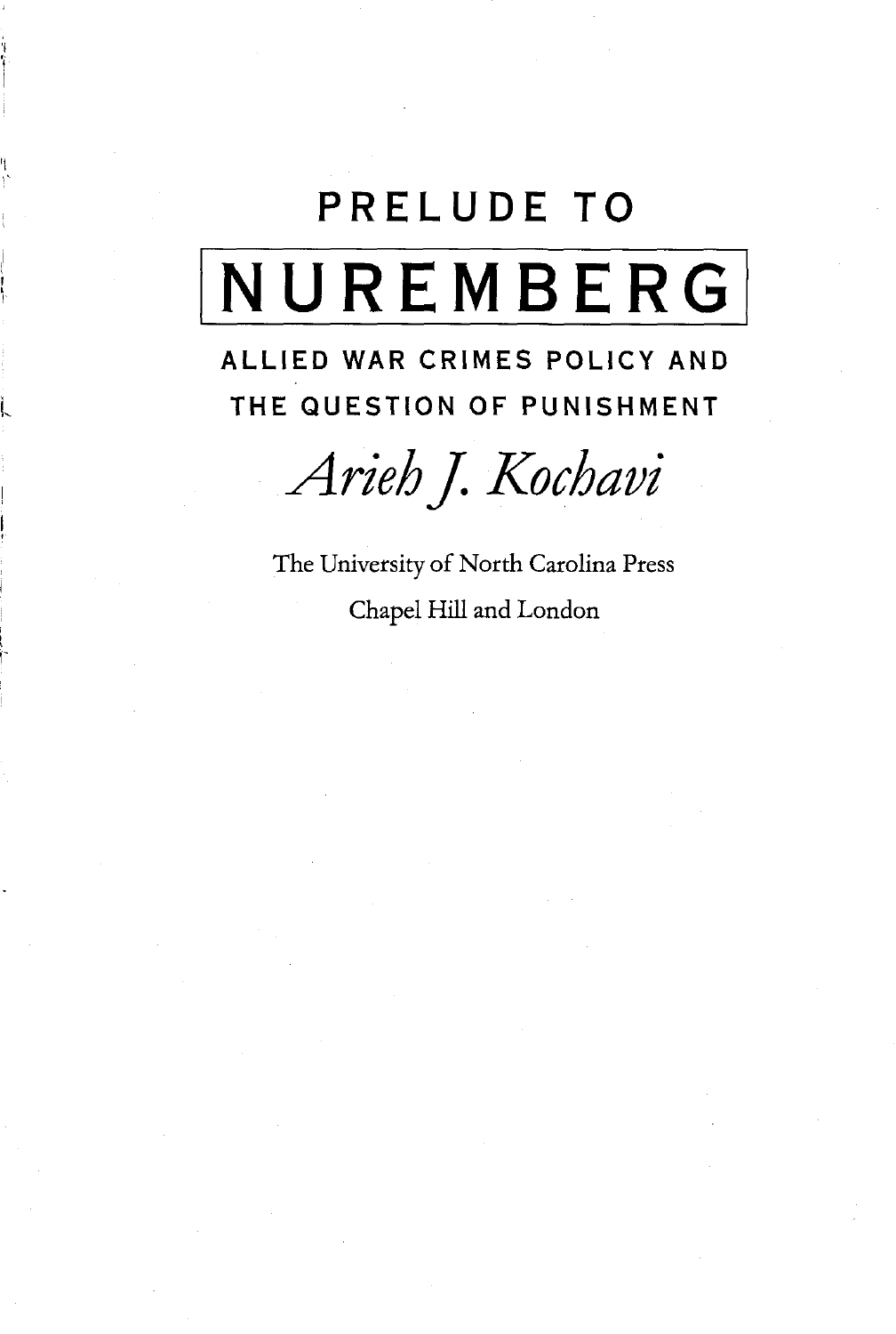## **CONTENTS**

| Acknowledgments                                                 | ix             |
|-----------------------------------------------------------------|----------------|
| Abbreviations and Acronyms                                      | хi             |
| Introduction                                                    | I              |
| I. Governments-in-Exile Call for Retaliation                    | 6              |
| The Demand for a Declaration                                    | 6              |
| Contention within Whitehall                                     | 9              |
| The Big Powers Stand Aloof                                      | IJ             |
| Retaliatory Air Raids?                                          | 20             |
| 2. Setting Up a War Crimes Commission                           | 27             |
| Whitehall under Pressure                                        | 27             |
| Anglo-Soviet Disputes over Rudolf Hess and the Baltic Republics | 36             |
| The Appointment of Herbert C. Pell                              | ſI             |
| Inaugurating the UNWCC without the Soviets                      | 54             |
| 3. Summary Execution                                            | 6 <sub>3</sub> |
| Soviet War Crimes Trials                                        | -63            |
| Churchill's Radical Plan                                        | 73             |
| Morgenthau versus Stimson                                       | 80             |
| Roosevelt and Churchill in Agreement                            | 87             |
| Suspending a Decision                                           | 89             |
| 4. Obstructing the UNWCC                                        | 92             |
| Sphere of Operation                                             | 92             |
| What Is a War Crime?                                            | 95             |
| Is Aggressive War a War Crime?                                  | 97             |
| Listing War Criminals                                           | <b>I00</b>     |
| Limiting the UNWCC                                              | 104            |
| Press Criticism                                                 | 106            |
| Who Is a Major War Criminal?                                    | <i>107</i>     |